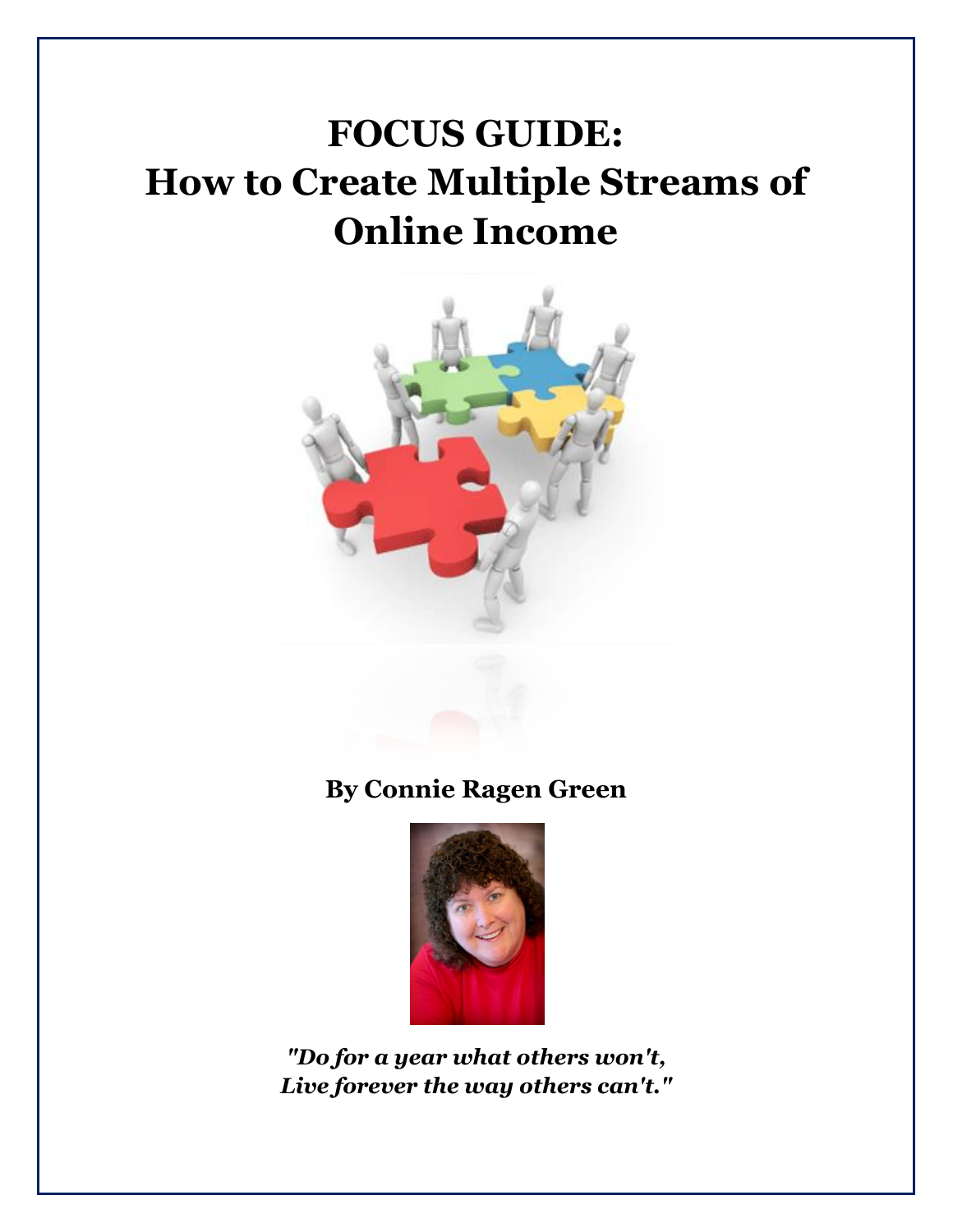# **Table of Contents**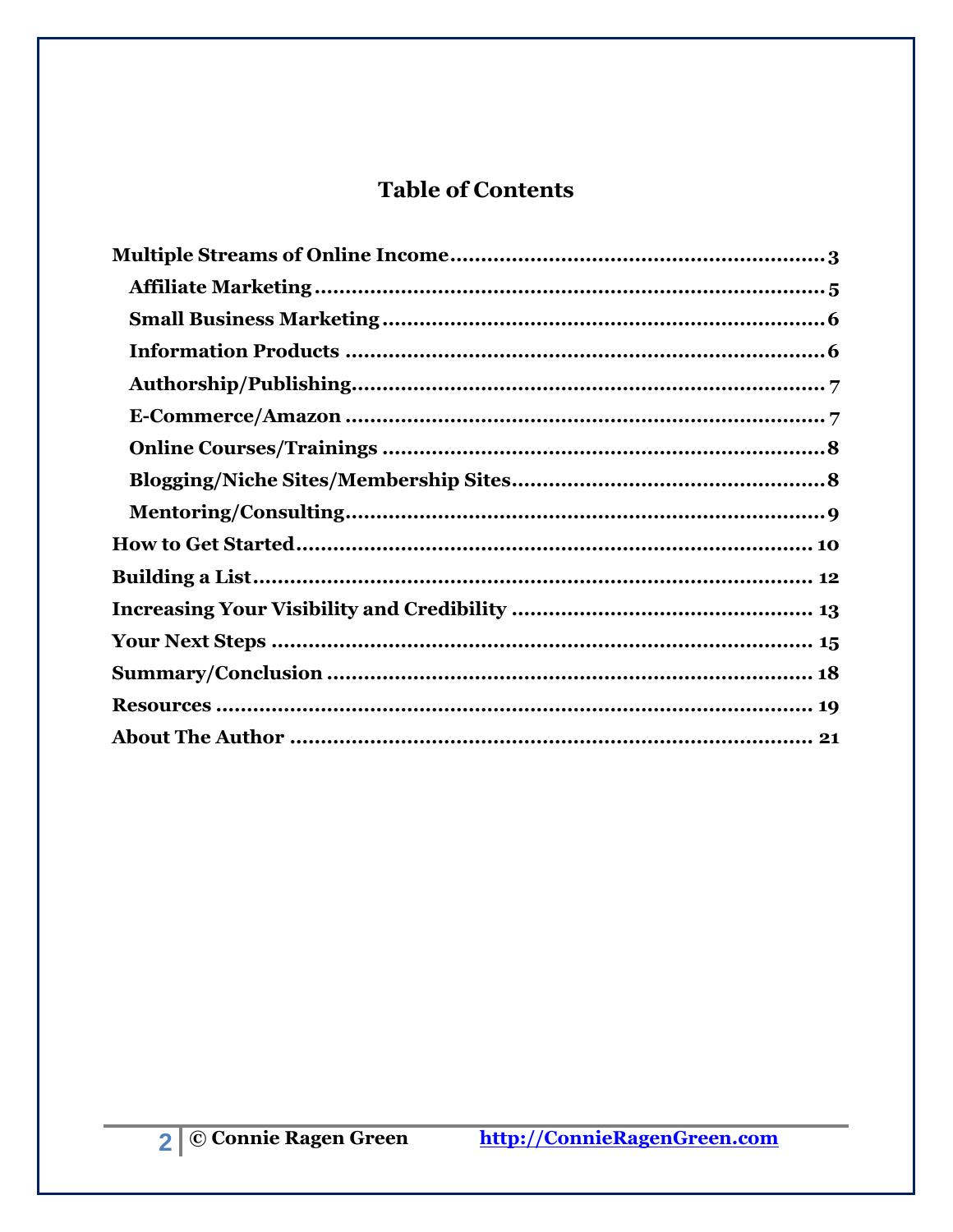

# **Multiple Streams of Online Income**

<span id="page-2-0"></span>*T*here has never been a better time in recent history than now to start and grow an online business. If you have ever wished that you could create a business that would literally earn you money while you slept, then read on to learn more about online marketing and the opportunities available through a variety of income streams. Although many of us feel like we are pioneers in this field, the truth is that online marketing began more than twenty years ago, back during the early 1990s. Today, more than a hundred thousand people around the world are involved in some aspect of online business.

You can do this, and this Focus Guide will help you to move forward with your goals. Knowing exactly what types of opportunities are available and having help to get started in the direction that is right for you will make all of the difference.

Now please don't misunderstand what I am saying here; online marketing and working as an entrepreneur is hard work, and most people who undertake the challenge to be successful at this do not succeed. What makes the difference? A few things, in my opinion. Based on my years of experience you must have a strong desire to succeed, the willingness and determination to learn and implement as much as possible, and a clear and focused idea of what you wish to achieve. In other words, if you are wishy-washy or easily distracted by new ideas, online entrepreneurship will be a struggle for you. On the other hand, if you welcome the opportunity to be an avid learner, take massive action, and explore the possibilities of this lucrative field, you will be able to make a place for yourself on the Internet that will allow you to achieve all of your goals and dreams.

In this Focus Guide I will share the eight streams of online income I am currently involved with, go into some detail about each of them, explain how you can get started, discuss the importance of list building, explore the concepts of visibility and profitability, and then tell you the next steps in this quest for success as an online entrepreneur. In addition, I have also included my best [resources](#page-18-0) at the end of this document.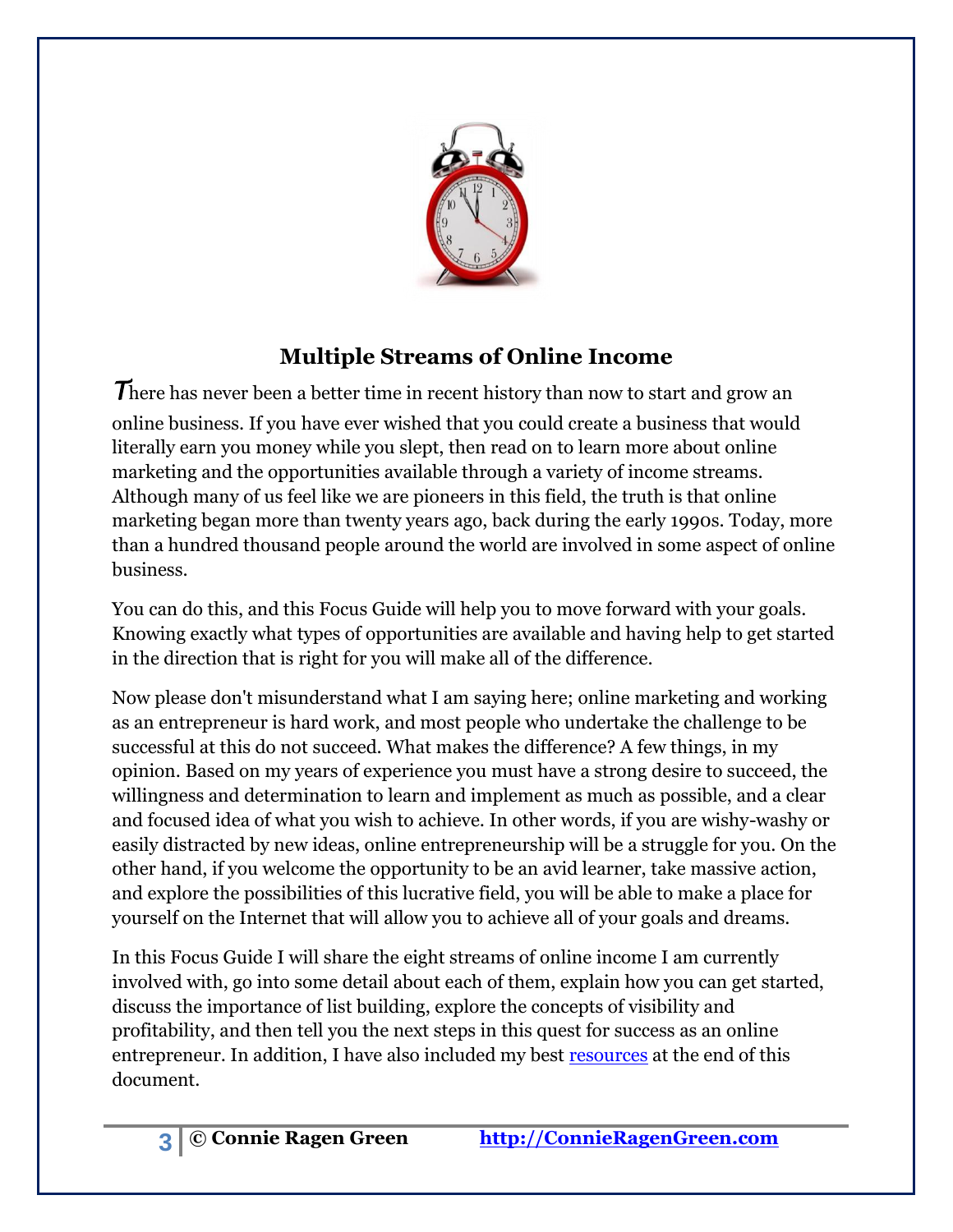

*M*y name is Connie Ragen Green and I've been working exclusively on the Internet since 2006. During this time I've seen so many business models come and go. For example, article marketing was huge when I was first working on the Internet. Within a few years its relevance began to dwindle, and today no one considers this strategy to be a viable one. So even though I wrote, published, and distributed more than two thousand articles during my first few years online, this writing no longer serves to build my business.

The difference between me and many other entrepreneurs is that I did not allow this shift in the industry to faze me. Instead, I never skipped a beat as I transitioned into authorship, a model that has brought me much greater success than writing short articles ever could have done. You see, it's all about how you approach a situation and deal with it that can determine the level of success you will be able to achieve. Instead of choosing to bury my head in the sand as article marketing plummeted, or giving up altogether because things were changing so rapidly, I chose to evaluate my writing and write the first of now more than a dozen books that have opened doors and dramatically shifted other people's perception of me. Whenever one door closes, many new doors open up.

And lest you think that I am in possession of some super powers or have talents and abilities not available to the average person, you should know that is not the case. I am of average intelligence, do not have a background in business, and continue to type with my two index fingers! For twenty years prior to coming online I worked as a classroom teacher, while working simultaneously as a residential real estate appraiser and listing broker. If I can do this, you can do it as well.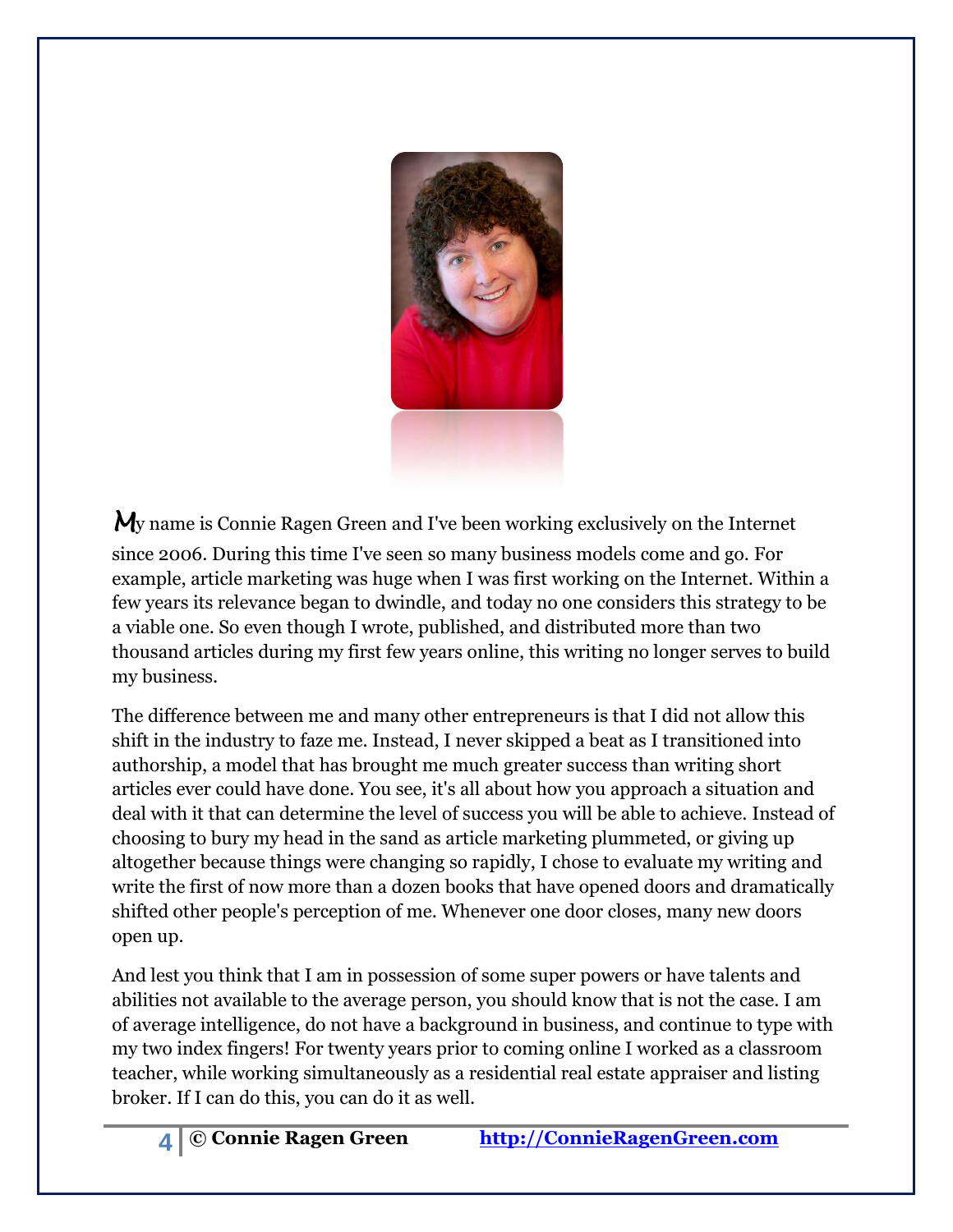Also, I am a multiple time cancer survivor, suffered a serious injury while teaching, and continue to have a variety of aches and pains related to my health issues. I've allowed none of these issues to affect my online business and I travel regularly for business and pleasure. During the summer of 2016 I took a six thousand mile road trip across the United States to spend time with a dozen of my clients and mentees in various cities. Even though the driving was a challenge at times, I have already committed to making a similar journey during the summer of 2017.

At the present time I enjoy eight separate streams of online income. I'd like to introduce you to each one of these individually so that you may decide for yourself which ones appeal most to you. Also, I recommend only choosing one or two to begin with, and to monetize them before moving on to yet another business model. The gold is in the perseverance, consistency, and effort you put into your business. In no particular order, here are the eight streams of online income that you may wish to consider for your own internet business...

### **Affiliate Marketing**

<span id="page-4-0"></span>Affiliate marketing was actually the first model that earned me income online ad this continues to be my favorite, especially of you are just starting out as an online entrepreneur. It was the spring of 2006 and I had been writing articles and blogging every single day for several months at that point in time. Although I had yet to earn any money, I still had faith that what I was doing was bringing me closer to my goal of online entrepreneurship.

Then one day I logged into my account at a site called ClickBank. I had been promoting several digital products from there, including one on dog training. On that day I saw that I had earned twenty-one dollars and sixty cents! I was ecstatic and knew that if even one person had made a purchase based on my recommendation, then others would as well over time if I kept up my efforts and learned more. Many more sales of this and other products followed and I was on my way.

Within a couple of years I had reached "Super Affiliate" status, meaning that product and course creators reached out to me when they wanted to launch new products. People who had been online for many years already, such as Marlon Sanders, Armand Morin, and Jim Edwards sought me out to find out what I thought about what they were doing. My simple approach proved valuable in determining what beginning online entrepreneurs most needed to be successful.

This model continues to account for about forty percent of my annual income. I teach an ongoing course called [Really Simple Affiliate Marketing](http://reallysimpleaffiliatemarketing.com/) that may be of interest to you.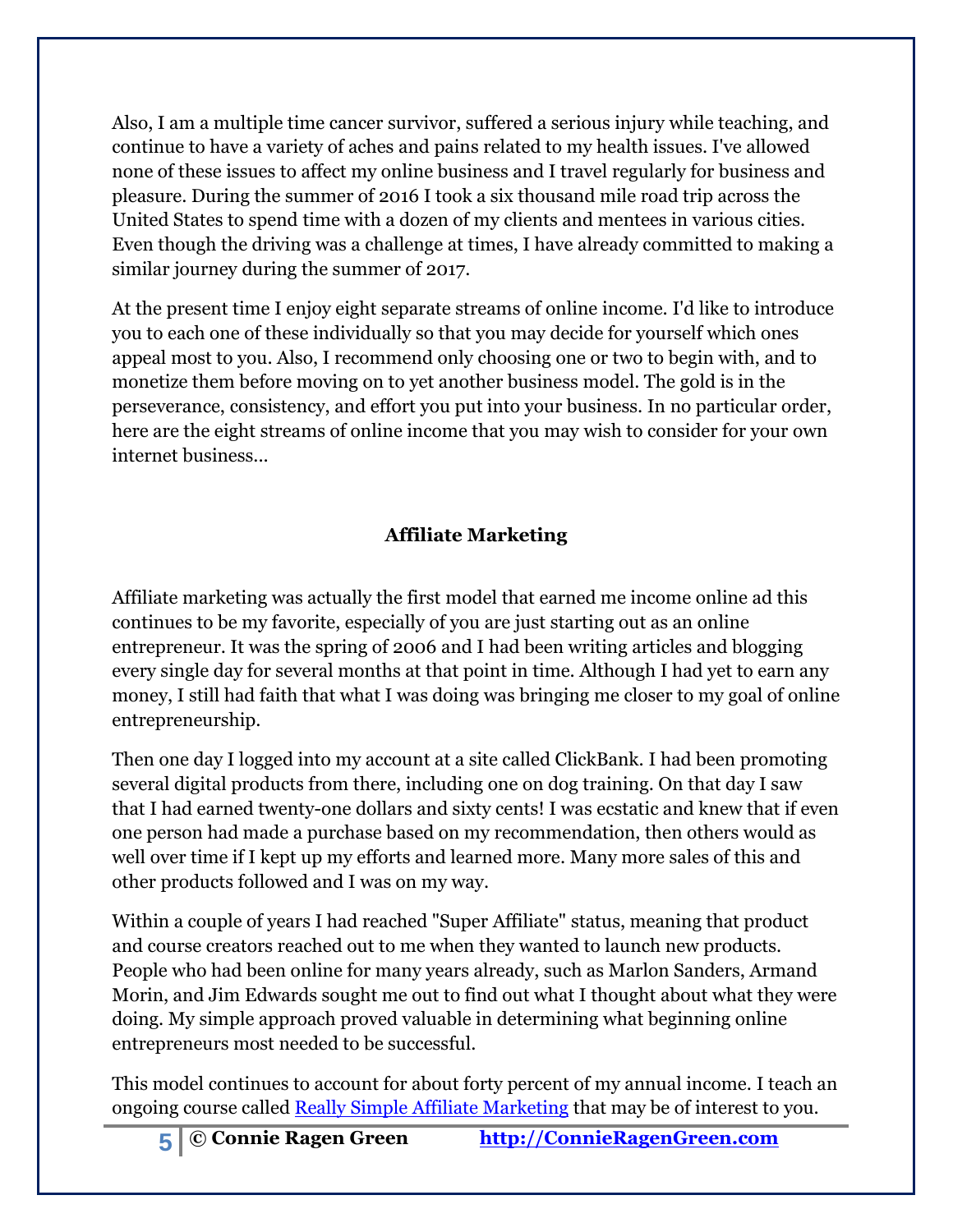#### **Small Business Marketing**

<span id="page-5-0"></span>Small business marketing kind of fell into my lap during my first year online. I had a family member who had lost his job and started a handyman service in his community. He was spending almost five hundred dollars a month on classified advertising in his local newspaper, as well as two magazine ads.

When I told him I'd like to set up a site for him and do some marketing with his keywords (his city plus the type of work he offered) he told me to go ahead. Within a month and a half he was able to cancel the paid advertising and instead paid me to continue with what I was doing. One huge difference was that a newspaper or magazine ad is only good until the next issue appears; online marketing lasts forever.

Soon I was marketing for a local dentist and an insurance agent and that's when I realized I could get to six figures a year with this business model, all while honing the marketing and writing skills I needed in order to build my core business of online marketing for myself. I currently teach an online course on how to market for small business with my colleague Ron Tester. I have included more information on this at the end of this Focus Guide in the [Resources](#page-18-0) section.

# **Information Products**

<span id="page-5-1"></span>Digital, downloadable information products have been around for about twenty years now, yet it took me one full year before I created one of my own. It was confusing for me in that I wasn't sure what I could offer to others that would be of value to them. I ended up putting together a four part training course on article marketing and blogging that I sold for ninety-seven dollars. Keep in mind that this course consisted of four one hour teleseminars and a study guide. So it was definitely low tech and simple to create.

Information products are now a billion dollar business and encompass trainings and information on almost any topic you can think of that people need information about for personal or business purposes. Think of eBooks, online courses, short reports, audio recordings, videos, webinars, and so much more as being the core of the digital information product world. More people than ever before are taking to the Internet to find the answers to their questions and the solutions to their problems. I teach a popular course called [Really Simple Info Products](http://reallysimpleinfoproducts.com/) that you may want to consider if this is a model you resonate with at this time.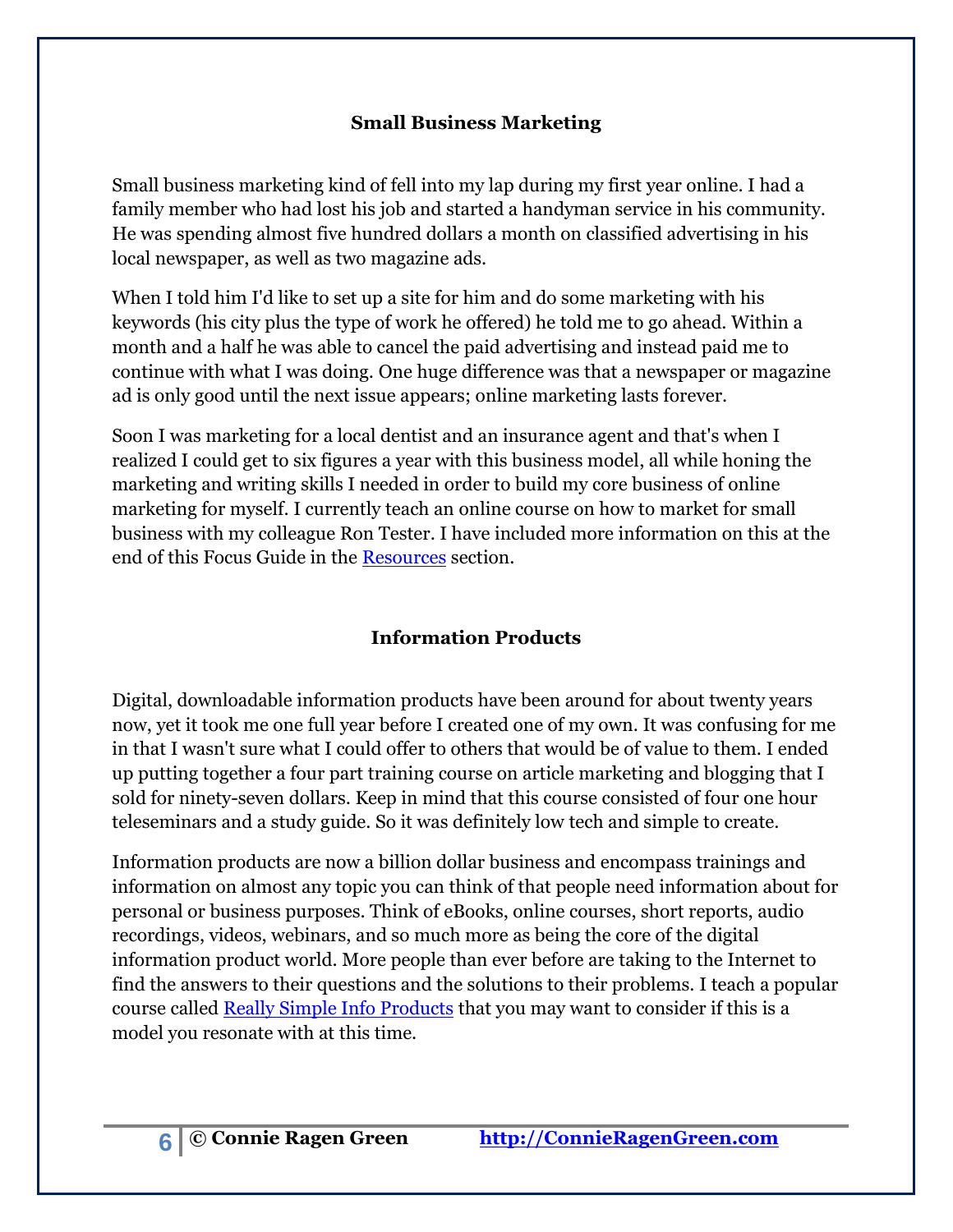### **Authorship/Publishing**

<span id="page-6-0"></span>It is said that more than eighty percent of the population wants to write and publish a book at any given time, yet fewer than five percent actually see it through to completion. When I wrote and published my first book - Huge Profits with a Tiny List - back in 2010 I was immediately catapulted to a new level in my business. Other people now perceived me to be an expert and an authority in my field and I was offered speaking engagements and other opportunities. It was so impactful that I almost immediately began my second book, and I have recently published my fourteenth book through my own publishing company, Hunter's Moon.

Some people consider their books to be lead generators and marketing pieces, but I do not stop there with the value of being a published author. The people who find me through my books tend to be ones who are ready to take action and do the work necessary to achieve their dreams and goals, and that is exciting for me. Also, helping you to share your knowledge and expertise is quite rewarding. I teach an entire course on how to write your full length book and then create a business based on your topic at [Write. Publish. Prosper.](http://writepublishprosper.com/) if this is attractive to you as a business model.

### **E-Commerce/Amazon**

<span id="page-6-1"></span>I added this as an income stream in the fall of 2013. Once again I faced a steep learning curve, but it has definitely been worth it. There are several different models available when you sell physical products online, including the private label model, retail arbitrage, and my favorite, wholesaling products to sell on the Internet.

During the 1999-2000 holiday season I had sold toys on eBay, and even though that model did not suit me at that time, it gave me an idea of what it was like to sell physical products to others. This business has come a long way since then, and now it is one that can be extremely rewarding and lucrative. Also, if you have a family member who is interested in helping you, this can be a way to start a family business. At this point in time two of my family members are involved, and two more will be coming aboard before the end of this year.

My recommendation is that you find out more about this business model before jumping in, and I have included information on the people I continue to learn from in the [Resources](#page-18-0) section at the end of this guide.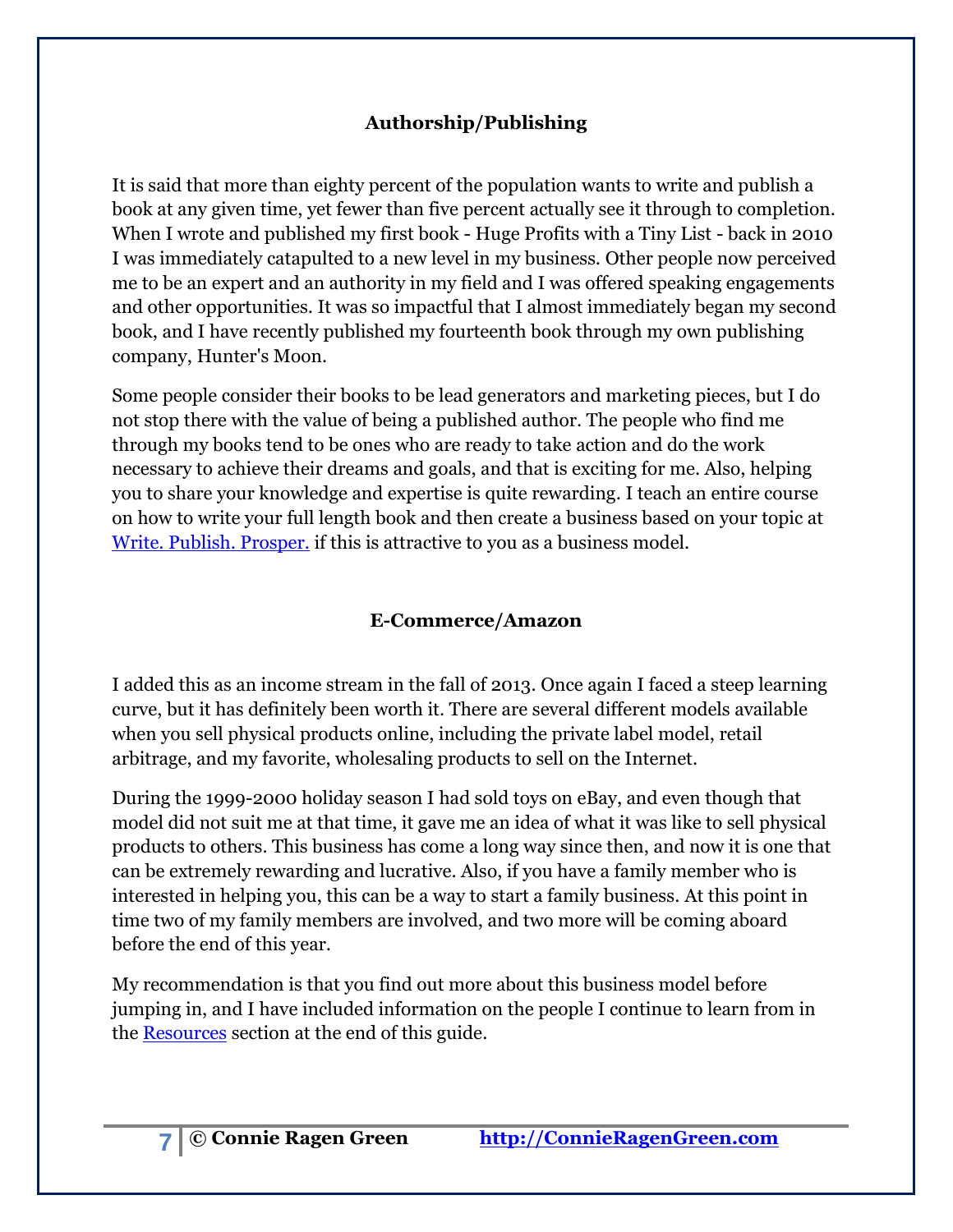### **Online Courses/Trainings**

<span id="page-7-0"></span>My background is that of a classroom teacher, so when I discovered that I could teach people all over the world using teleseminars and webinars I was thrilled at the possibilities. Earlier I told you how I created my first information product as a four part teleseminar course with a Study Guide, and this was actually my first foray into the world of teaching an online course.

Anything you have knowledge about can be turned into an online training course, and as long as there are people who are interested in learning more about the topic you will be in an excellent position to help them. I use webinars to teach, record them, and then add them to a member's area so that participants may watch and listen to them later on. I also like to include handouts, Study Guides, and other resources to make the training more complete.

# **Blogging/Niche Sites/Membership Sites**

<span id="page-7-1"></span>I've lumped three different types of online business models into one here, but with good reason. About two years after coming online the bright light finally came on in my mind; I could turn all of the blogs I had started during my first year on the Internet into niche sites that would continue to earn some income. When I started my first free membership site, that gave me the time to practice, enhance, and develop future programs that I could monetize.

When you have an idea for something that you want to pursue online, set up a simple WordPress site, add some content, and add a free membership site to see if it is viable as a paid business model. This is also an excellent way to bring your family members into the fold and allow them to explore the Internet for themselves. There are tens of thousands of niche sites to be found online, and yours can be one more that serves the people who are interested in that specific topic and searching for more information.

With some of these niche sites you will want to collect the names and email addresses of the people who are interested in your topic by adding an optin box to your blog and following up with them by email. Other times you will not do this and simply offer affiliate products within your blog posts and in the sidebar. The addition of a membership site makes it simple to contact the people who join at any time through the system's internal email option. It's completely up to you and you may always change your mind at a later time. The important thing here is to be consistent with your content creation and marketing.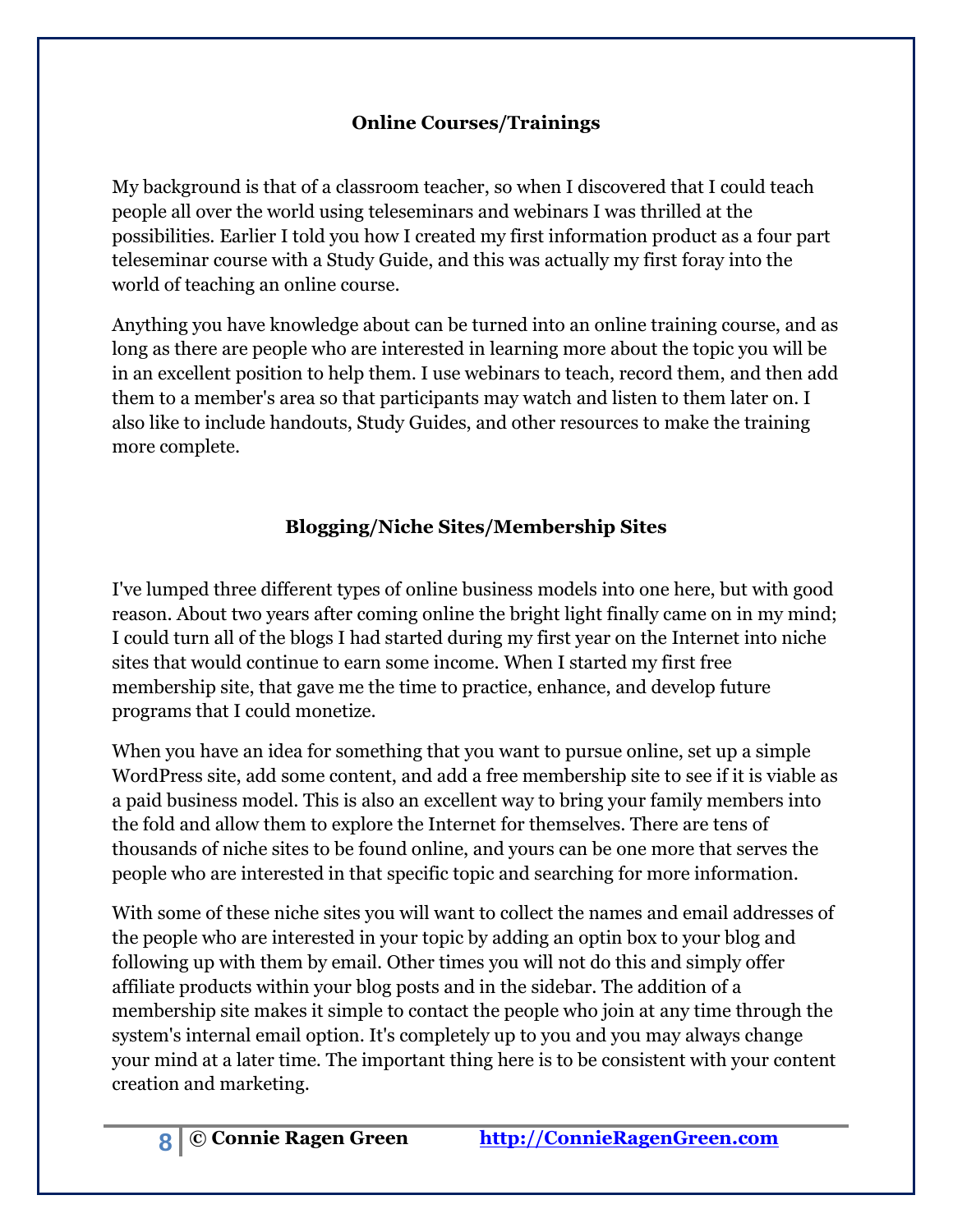#### **Mentoring/Consulting**

<span id="page-8-0"></span>What I love most about mentoring entrepreneurs and consulting with corporations and non-profits is the ability to impact people outside of my sphere of influence and connection. Not everyone is cut out for this particular business model, so think long and hard about the implications of working so closely with others in this type of arrangement.

Within a couple of years I realized that I could only work successfully with twenty or fewer entrepreneurs at a time, so I made changes to my programs to account for that. I also can only work with about five corporate and non-profits at a time, so I implemented that strategy as well.

Typically you will have one or two calls each month with a client, as well as meeting with them face to face two or three times each year. I host my own live marketing events twice a year, as well as hosting intimate retreats several times a years, providing ample opportunities to connect with my people on a more regular basis. My group members have become part of my extended family, and I value their opinions when it comes to my business.

These are the eight streams of online income I wanted to share with you. Please continue reading to learn more about the importance of building a list and the value of increasing your visibility and credibility on the Internet.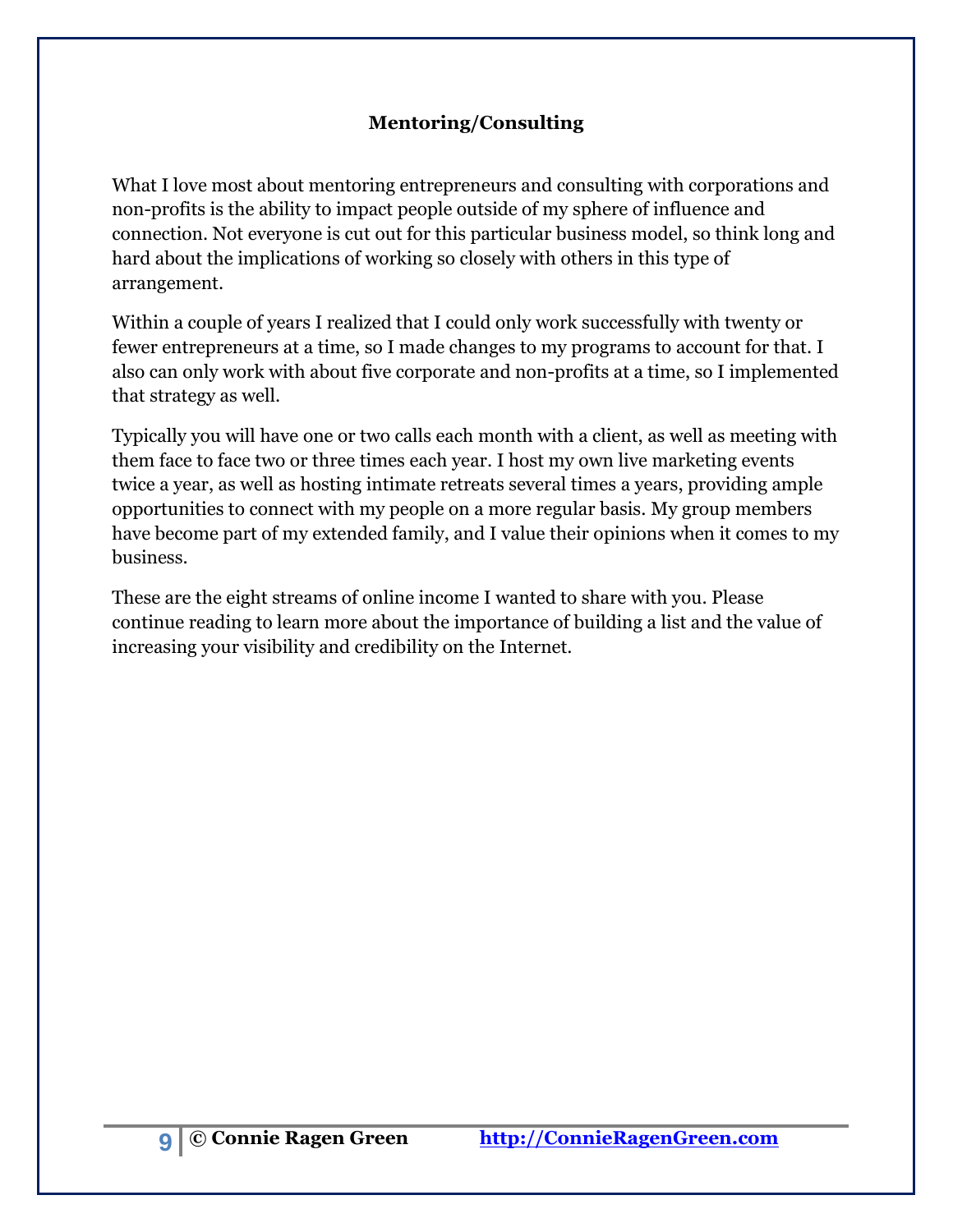# **How to Get Started**

<span id="page-9-0"></span>Now that I have presented the eight business models to you, you may be feeling overwhelmed, or that this is not something you will be able to do. That is completely normal, especially if you are brand new to online business. In this chapter I will take you back in time to 2005, when I was at a crossroads in my life and ready to begin anew.

When the Challenger Space Shuttle exploded on January 28, 1986 I was in my real estate office, watching what happened along with about a dozen other people. We were all crowded around a small black and white television someone had brought in to the office that morning. It was a crisp Tuesday morning and I can remember feeling a chill come over me when I realized what had happened. The camera went from the faces of Christa McAuliffe's parents and husband to the faces of her students watching from the school auditorium in New Hampshire. Just seventy-three seconds after launch the shuttle broke apart and I felt something deep inside of me shift. In an instant I was brought back to a dream I had repressed since childhood of becoming a classroom teacher. Within eight months I had applied for and received an emergency credential, allowing me to teach in the classroom while working towards my full credential.

For twenty years, beginning at the age of thirty I worked as a classroom teacher for the second largest school district in the United States, Los Angeles Unified. Most of my years were spent teaching fifth and sixth graders, my favorite ages to work with in the classroom. I also taught Kindergarten two separate years, third grade one year, middle school for two years, and adult education. I continue to hold a K through 12th grade teaching credential in the State of California, but I have no intention to return to the classroom other than as a volunteer or presenter.

It was in the spring of 2005, nineteen years after the shuttle disaster when I once again felt something shift deep inside of me. It was time for me to move on from teaching, but I didn't know where to turn. All of the years of working six and seven days a week at my teaching job and in real estate had finally taken its toll on me and I was ready for something new. Within a few weeks I had discovered the world of online marketing and entrepreneurship and I was ready to move forward to the next stage of my life.

So how will you get started? I recommend spending time in serious thought and contemplation as to where you are right now in your life. Think about what is working in your life and what you would like to change. I was ready for time and financial freedom to do the things I had always wanted to do but had been unable to entertain because of time and money restraints. I was about to turn fifty years old and the timing seemed perfect for me to move in another direction. This is the hardest I have ever worked in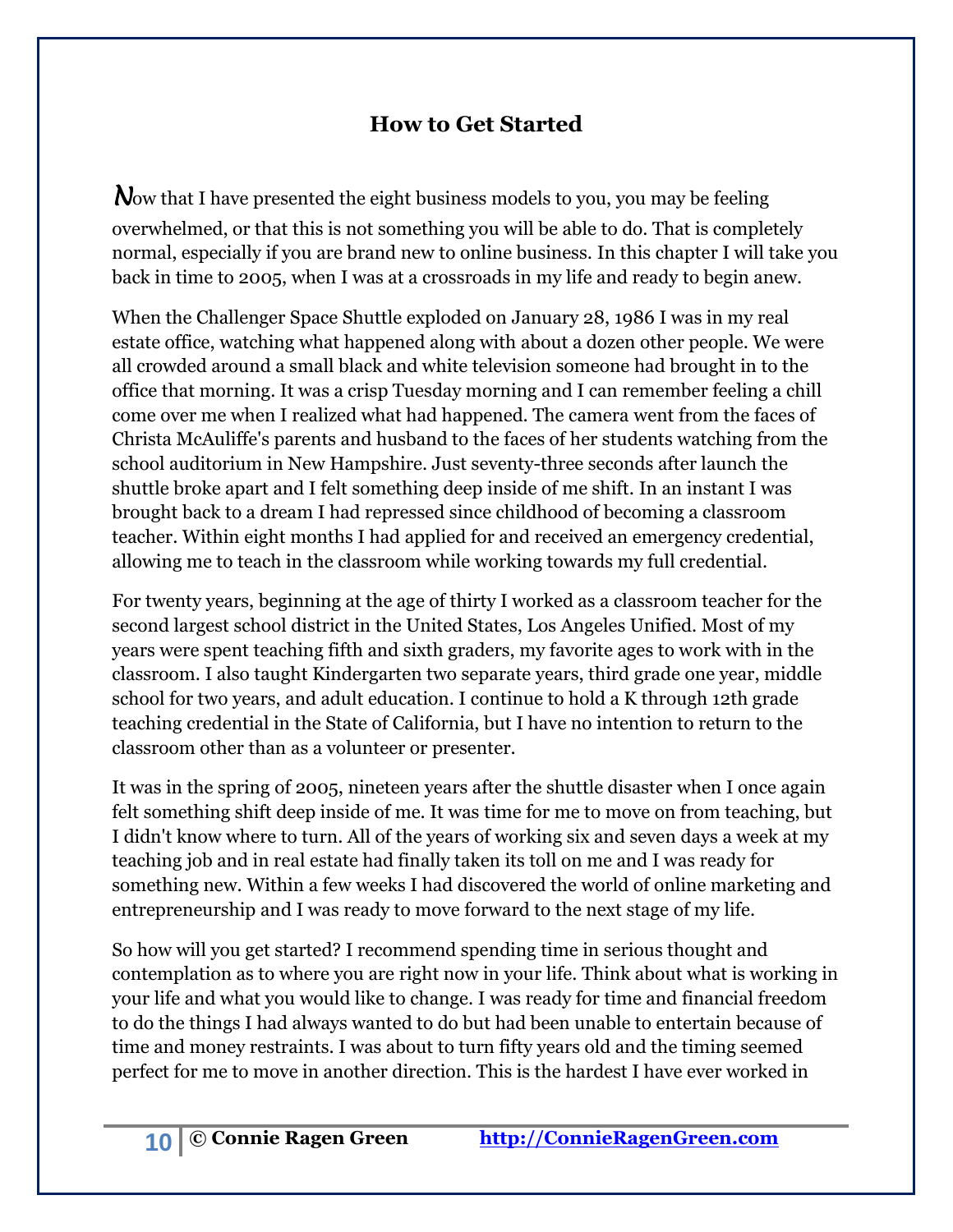terms of learning new skills and moving out of my comfort zone almost every single day, but I would not have missed this part of my life for anything.

Go through this Focus Guide thoroughly at least twice, and then begin writing down what you still need to know. Hopefully my books, online courses, the Online Marketing Incubator, and other trainings will be sufficient when it comes to further training for you, but if not then I am more than happy to suggest alternative sources of training that may enhance and accelerate your progress. The goal and most important thing is that you begin a course of action that will move you closer to what it is you wish to achieve in your life.



**Some Of My Books On Entrepreneurship...See Them All At [Http://Connieragengreenbooks.Com](http://connieragengreenbooks.com/)**

**11 © Connie Ragen Green http://ConnieRagenGreen.com**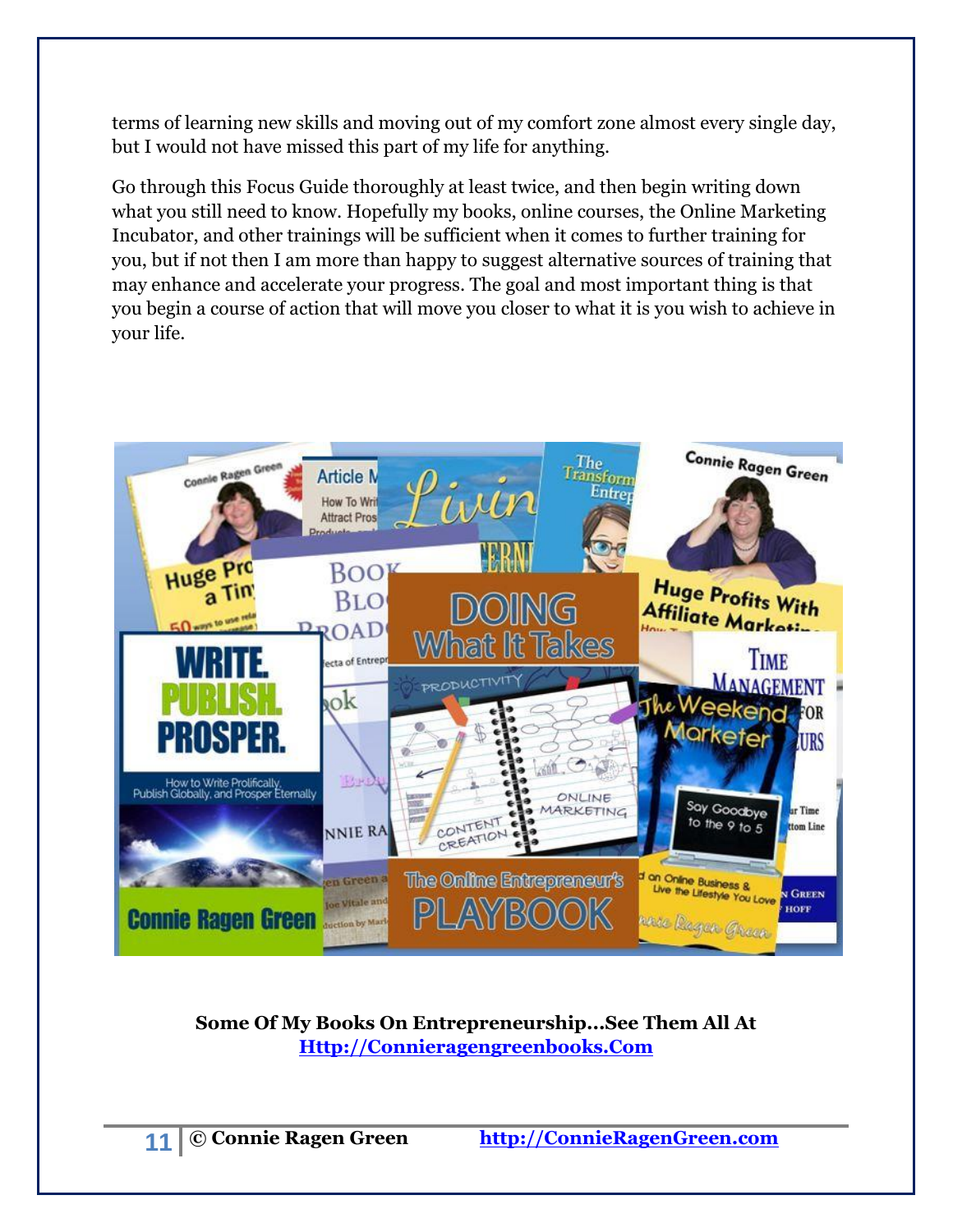# **Building a List**

<span id="page-11-0"></span>*I* learned early on that "the gold is in the list and in the follow up." Remember that we all begin as online entrepreneurs with no one on our email list. These days people will gladly exchange their name and email address for your free giveaway, as long as this is something that is...

**I**rresistible - You must create a report, guide, white paper, series of audios or videos, or

something else that your target audience will feel like they can't live without. Observe your own behavior to see which sites you are willing to opt in to and which ones cause you to simply click away, most likely never to return.

**R**elevant - Make sure what you are creating as your free giveaway is relevant to your

topic. If your niche is nutrition and health, your audience most likely will not be interested in a report on how to take a family vacation while on a budget. I regularly joke that many of my people need to lose a few pounds and love dogs, but that doesn't mean they want to hear about weight loss or dog training from me. It's not why they opted into my list to begin with and I must keep that in mind.

**S**ubstantial - Gone are the days of a three page document as the free giveaway. When I

was first online the people who were already successful gave away the equivalent of a short eBook as their free giveaway. At some point all of us switched to something short and sweet, but I believe the trend now is back to something of great value and substance, such as I hope you find this Focus Guide to be for you.

In my mind, list building includes both the process of encouraging and persuading someone to join your list, as well as the ongoing task of keeping them on your list and actively engaged. This can be a challenge, as you will hear differing ideas of how often to send emails, what to include in your messages, and how often to offer something for sale. This comes with the experience of running an online business, so you must jump in and see how your community responds to you.

I like to tell stories within my email messages, and many people tell me that this type of storytelling is what keeps them on my list and actively participating in my programs. Do not be afraid to share some things about yourself, but remember that once you do you will be unable to take it back. For example, in my family we seldom mention anyone's name and never show photographs of anyone except for me. This needs to be a serious discussion within your family, as people feel differently about this depending upon their prior experiences. The most important thing is to build your list and to communicate regularly with them.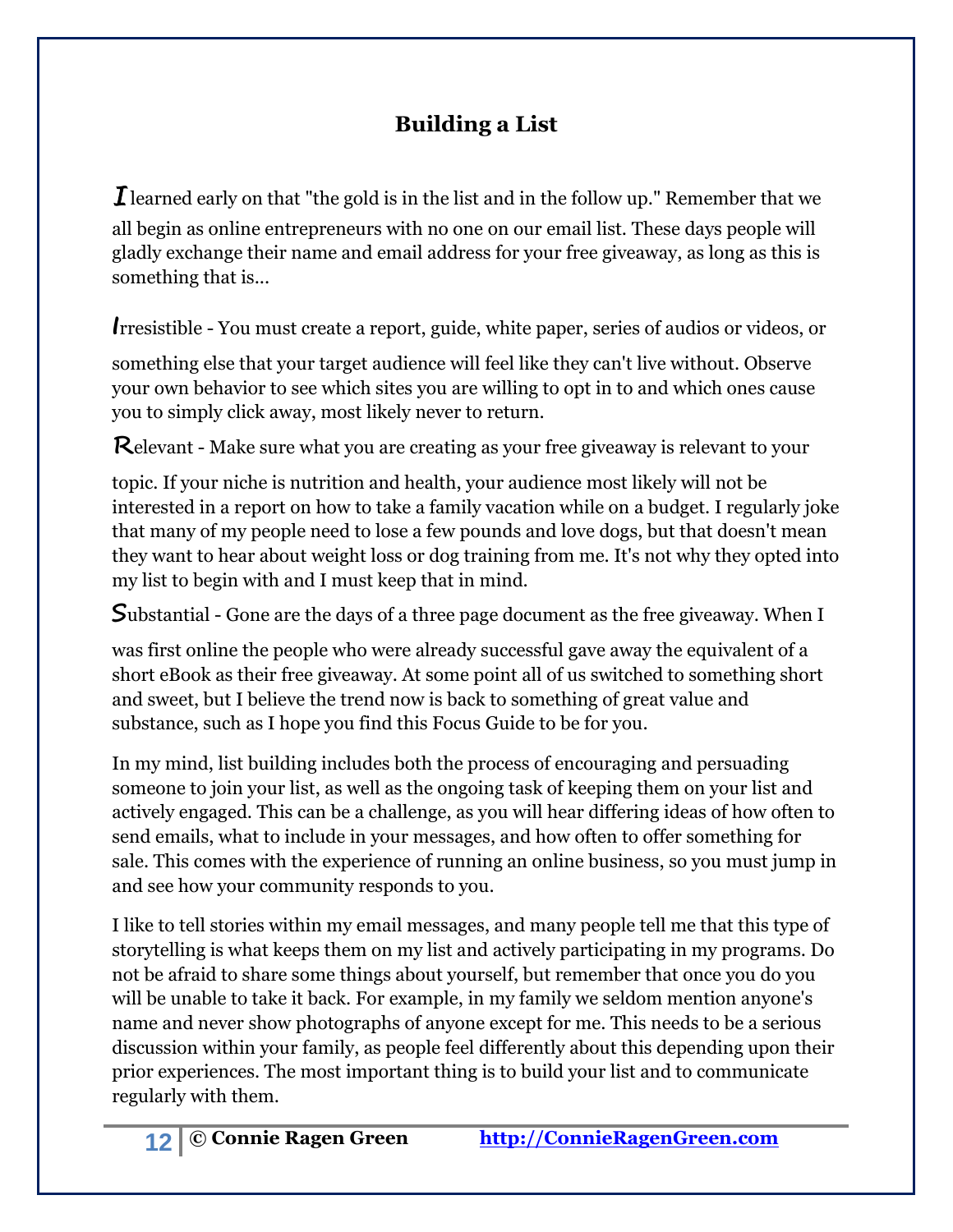# **Increasing Your Visibility and Credibility**

<span id="page-12-0"></span>The competition may seem fierce when you're starting out in the world of business, so spending the time to increase and build your visibility and credibility is crucial to your success. Here are some methods, techniques, and strategies on how to do this in a way that will serve you as you work to achieve your goals as an online entrepreneur.

- $\perp$  Blog regularly, and by this I mean twice a week during your first year online. This allows your site to become what we refer to as an "authority site", where people will be able to find it more easily and refer to what you share when they are searching for more information.
- $\ddot{\phantom{a}}$  Use social media strategically like I say regularly, you'll want to "get in, get out, and get back to work!" when it comes to social media. I regularly see people involved in discussions on Facebook that would be some much better as blog posts and comments. Have a presence on the main social media sites (LinkedIn, Twitter, Facebook, Google Plus, and YouTube) but commit to spending no more than fifteen minutes on any day in total on these sites.
- $\overline{\phantom{a}}$  Host a podcast I've hosted two podcasts for almost five years now. The results have been nothing short of miraculous and I continue to connect with even more people who resonate with my message in this way.
- $\overline{\phantom{a}}$  Start a YouTube channel my channel is one I refer to as a "lifestyle" channel in that I mainly post and share videos of my travels around the world and the lifestyle I am able to enjoy because of my online business.
- $\ddot{\bullet}$  Write a book on your topic I know this may sound like a huge undertaking, but the truth is that becoming a writer will serve you well as an online entrepreneur. My first book came about in 2010 when I repurposed fifty blog posts and then added additional content. Now I write every single day and have published fourteen books on various aspects of entrepreneurship.
- Think about your offline connections and reach out to them regularly Please do not be shy when it comes to building relationships for your business. We are isolated much of the time because of the very nature of how we do business on the Internet, so connecting with others is valuable for so many reasons.

When people tell me they see me "everywhere" on the Internet a huge grin comes across my face. That is exactly the goal I have in mind, so a validation that what I am doing and teaching is working pleases me to no end.

Go through the bullet points I've included above and make a list of the ones you will commit to implementing now and which ones you will work on over time. I promise you that this is all much easier and simpler than it may seem, and once you get started you will be amazed at how quickly your results come about. The people who rise to success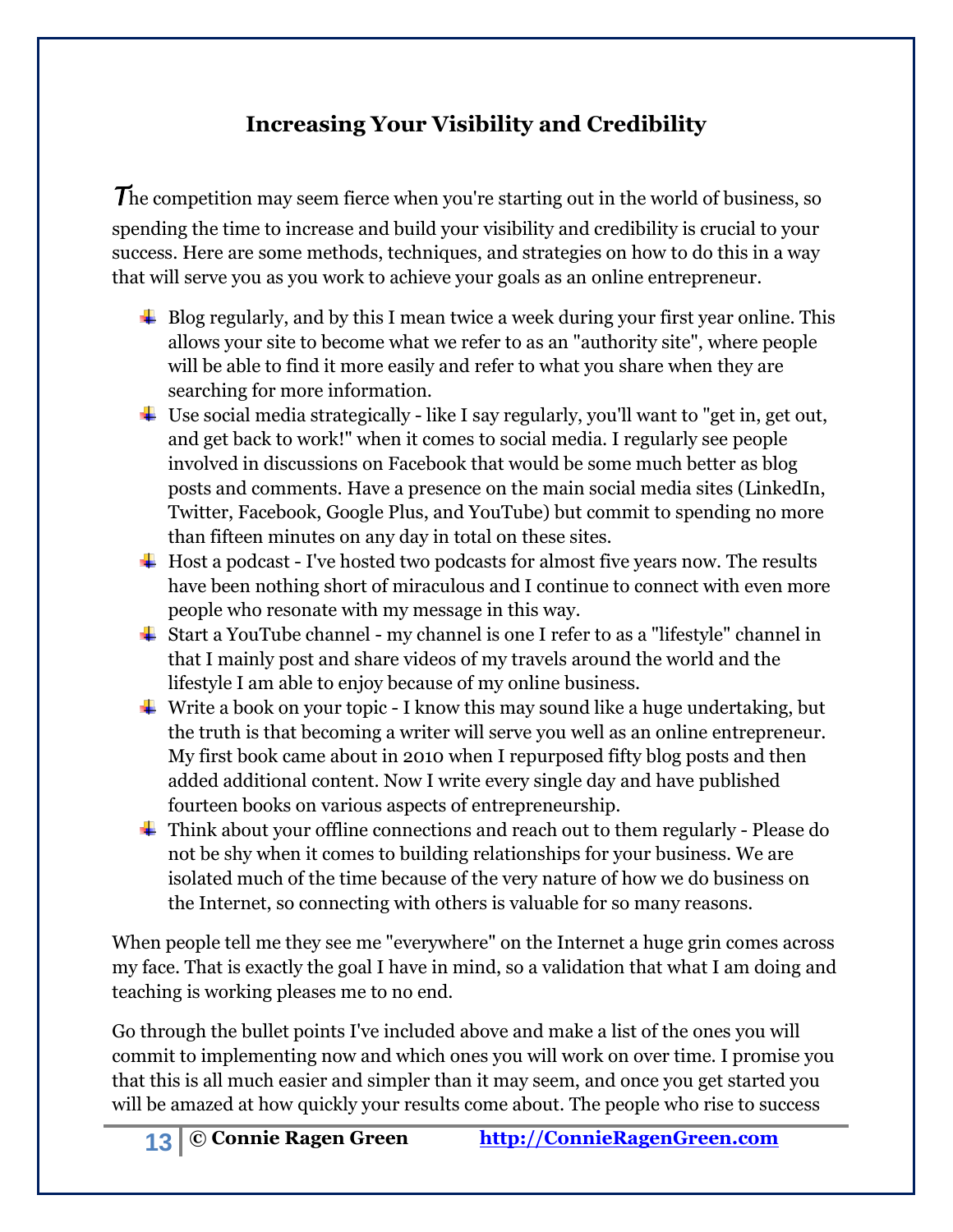most quickly have mastered the art of gaining credibility and increasing visibility on a daily business and you can learn to do that as well.

| 232 subscribers<br>ili 6,975 views<br>음 Video Manager                                                                                                                                                                                                             |                                                                                                                                                     |
|-------------------------------------------------------------------------------------------------------------------------------------------------------------------------------------------------------------------------------------------------------------------|-----------------------------------------------------------------------------------------------------------------------------------------------------|
|                                                                                                                                                                                                                                                                   |                                                                                                                                                     |
|                                                                                                                                                                                                                                                                   | 3G Huge Profits Tiny List<br>Œ<br>G.                                                                                                                |
| <b>Connie Ragen Green</b><br>View as: Yourself =<br>$\mathbb{Q}$<br>Playlists<br>Channels<br>Videos<br><b>Discussion</b><br>About<br>Home                                                                                                                         | Subscribe<br>232<br>b.                                                                                                                              |
| For returning subscribers<br>For new visitors                                                                                                                                                                                                                     | <b>Channel tips</b><br>O Filming on your                                                                                                            |
| What to watch next<br>Summer Cottage - Loppi,<br>Finland<br>by Connie Ragen Green<br>0:56<br>12 views 2 weeks ago<br><b>Connie Ragen Green in</b><br>Hämeenlinna, Finland<br>by Connie Ragen Green<br>1:13<br>62 views 2 weeks ago<br><b>Connie Ragen Green -</b> | phone<br>Get discovered<br>O<br>6 tips to build<br>$\bullet$<br>community<br>C Explore using<br>cards<br>C Learn how to<br>earn money<br>View all » |

My YouTube channel is a joy for me to maintain. I record short videos in locations all over the world, as well as in Santa Barbara. You can see what I'm doing (*and please subscribe to my channel***!**) at<https://www.youtube.com/c/connieragengreen> and watch some of my videos to get ideas for your own channel. In the image above you can see that I had recently been spending time with my family in Finland.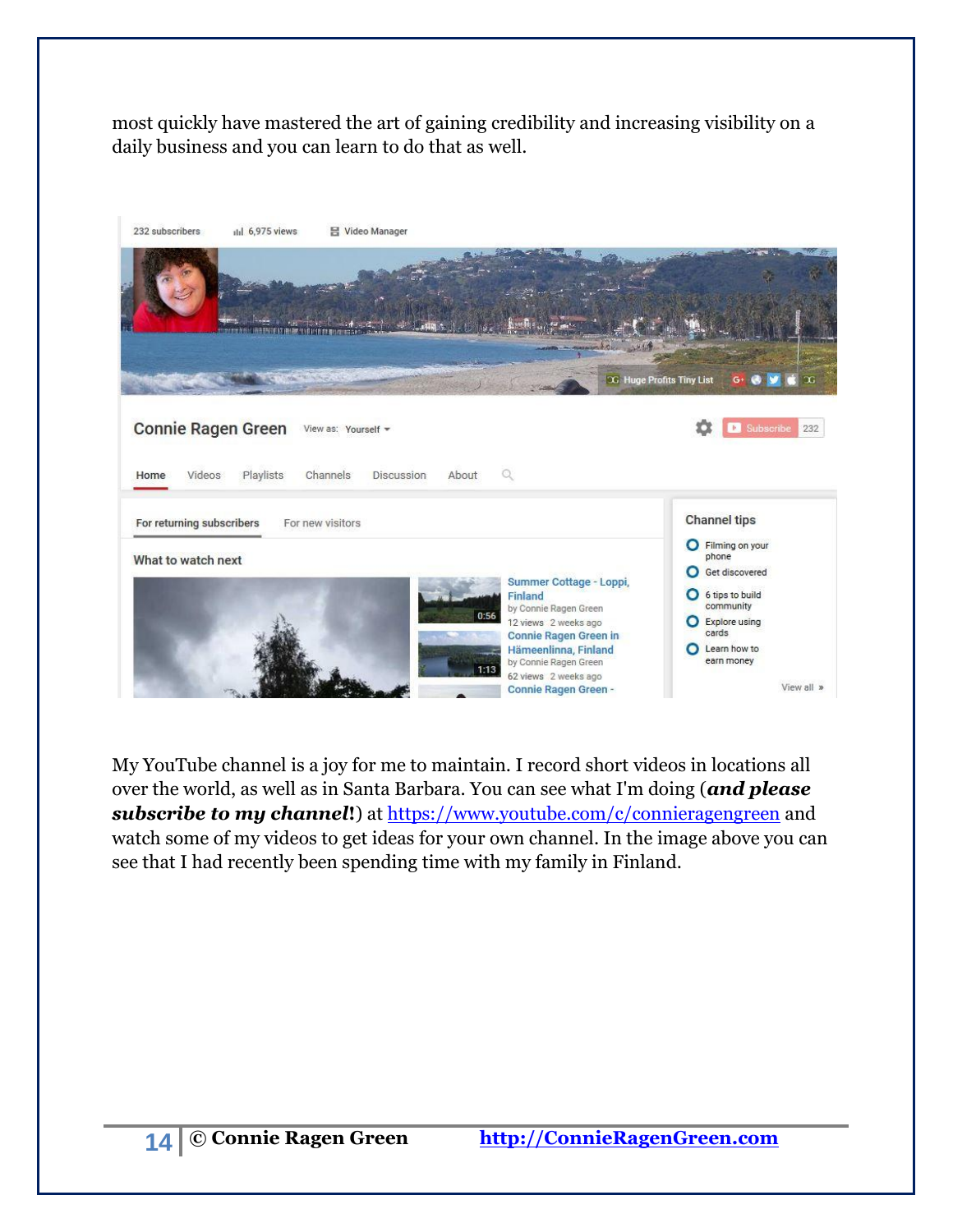### **Your Next Steps**

<span id="page-14-0"></span>

The picture of me above was taken in the spring of 2012, when I won my very first iPad in an affiliate contest. I went on to win a dozen more over the next two years and now I prefer cash or an Amazon gift card. Seeing the look on my face is a reminder to me of how fortunate we are to be living during a time where working from home, or from wherever in the world we have an Internet connection allows us to be laptop entrepreneurs.

The next steps you take after going through this guide thoroughly will help determine your desire, dedication, and commitment to building a successful business on the Internet. Remember that every step and every breath you take will either move you closer to or further away from your dreams and goals.

Here are the steps I recommend for you to take over the next seven to ten days.

- $\ddot{\phantom{1}}$  Think about the lifestyle you would like to create for yourself and your family. Now think about the business that would enable you to live that lifestyle. Make some notes in a journal or online document to express exactly what your life will look like when you set up a business on the Internet.
- $\overline{\phantom{a}}$  Choose a niche topic to focus on, at least for the next six months. Start out with a broad topic and then niche it down over time. It might be something as general as business, health, personal development, or lifestyle. The idea here is to get you used to the process of building a business online, and then giving you the time to find your sweet spot of the more specific area and audience you wish to serve.
- $\ddot{\bullet}$  Purchase a domain name to use for your website. This can be your name, or anything else that is suitable for your topic. If won't ever seem like the perfect choice, so simply choose a domain and know that this can always be changed later on.
- $\ddot{\bullet}$  Set up a hosting account so your domain will have a place to live on the Internet. My recommendation is [A2 Hosting,](http://connieloves.me/a2hosting) and I have also added this to the [Resources](#page-18-0) section at the end of this Focus Guide.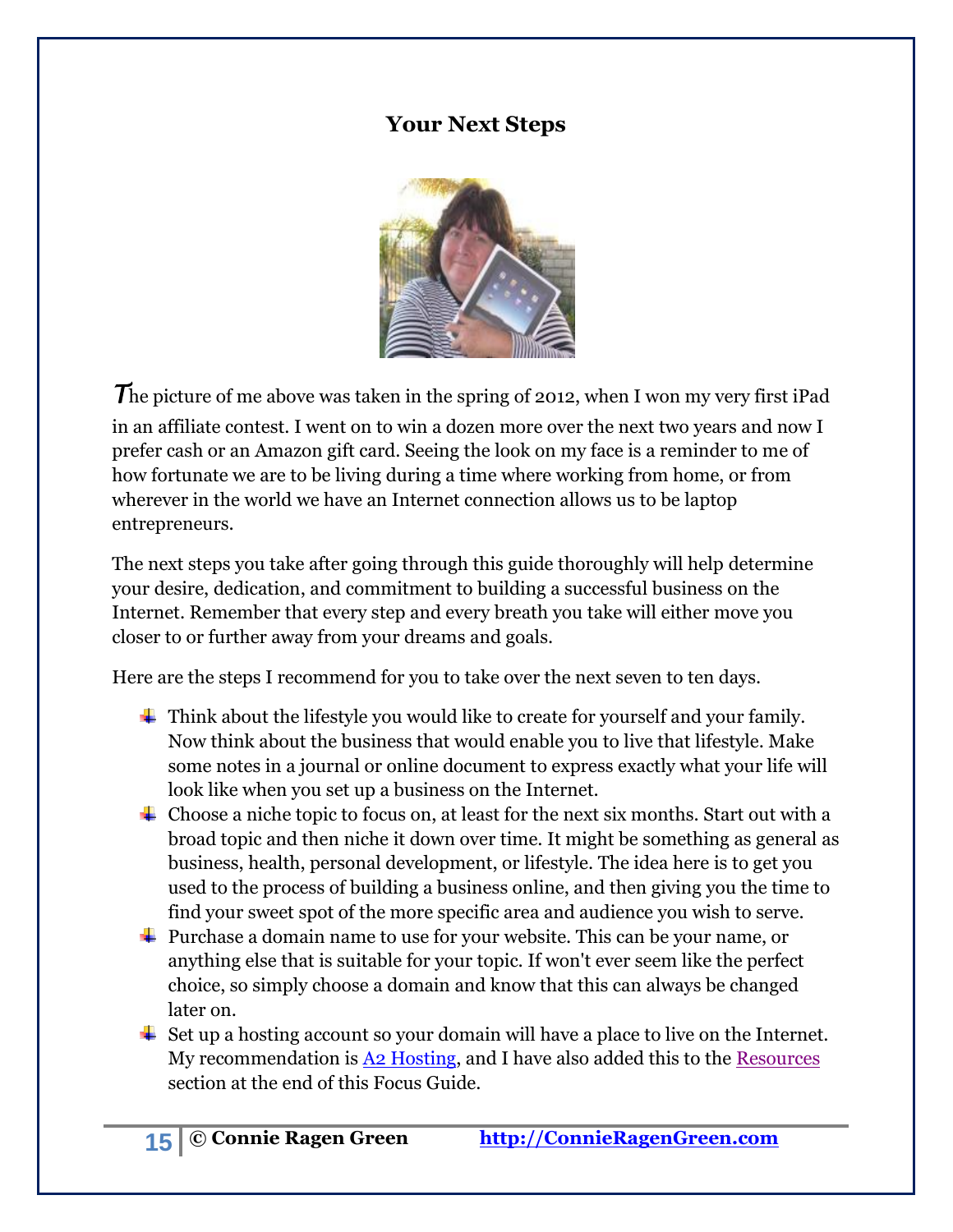- $\ddot{\phantom{a}}$  Use the one-click installation of WordPress to create your site. The hosting company is happy to do this with you, or you may contact me to have it set up.
- $\ddot{\bullet}$  Begin adding content to your site, using original, PLR (private label rights), or curated content. The ideal scenario is if you add content twice a week, but if your schedule does not allow time for that right now, post once a week for at least the next six months.
- $\ddot{\bullet}$  Start thinking about your ideal prospect and what he or she needs most when it comes to your topic. Remember that first and foremost the purpose for any business you can think of is to serve the needs of a specific group of individuals. Online business is no different, and once you understand this concept your business will flourish. For example, the people I serve wish to have a business they can run from home, or from anywhere in the world they happen to be, with just a laptop computer and an internet connection. Many of them have health issues, are caring for an aged family member, or raising children or grandchildren. This requires them to be home or on the road, yet they still want and need a substantial income to meet their financial obligations. Other have lost their jobs or simply no longer wish to be at a job that no longer serves them but still need a six figure or greater income. I help them to get started and to build a business that enable them to live the lifestyle they have chosen while still being there for the people in their lives who need them.
- $\overline{\phantom{a}}$  Add an optin form to your site so that you can start building a subscriber list from the very beginning. People who do not do this cite it as the reason they did not build their business as quickly as they could have if they had done so. I recommend [Aweber](http://connieloves.me/Aweber) for this and have also listed it in the [Resources](#page-18-0) section at the end of this Focus Guide. Send a relevant and interesting email message to the people on your list at least twice a week, sharing more about yourself and what you have to offer them. Be of service to these people, as they are the backbone of what you are working to achieve as an online entrepreneur.
- $\overline{\phantom{a} \bullet}$  Create a short report to use as your free giveaway to encourage visitors to your site to opt in to your list. Put your best foot forward by providing valuable information here.
- $\overline{\phantom{a}}$  Choose one or two of the business models I have outlined at the beginning of this guide and learn as much as possible about them. Resist the temptation to get involved with more than two of these during the first six months you are working online. I have written more than a dozen books that can help you with the specific details of most of these income streams.
- $\overline{\phantom{a}}$  Get involved with social media, but remember my motto to "Get in, get out, and get back to work!" I recommend Twitter, LinkedIn, Facebook, Google Plus, and YouTube to get started with.
- $\overline{\phantom{a}}$  Start your own Channel on YouTube to share videos related to your business. My [YouTube Channel](http://youtube.com/ConnieRagenGreen) has proved to be extremely valuable to my business.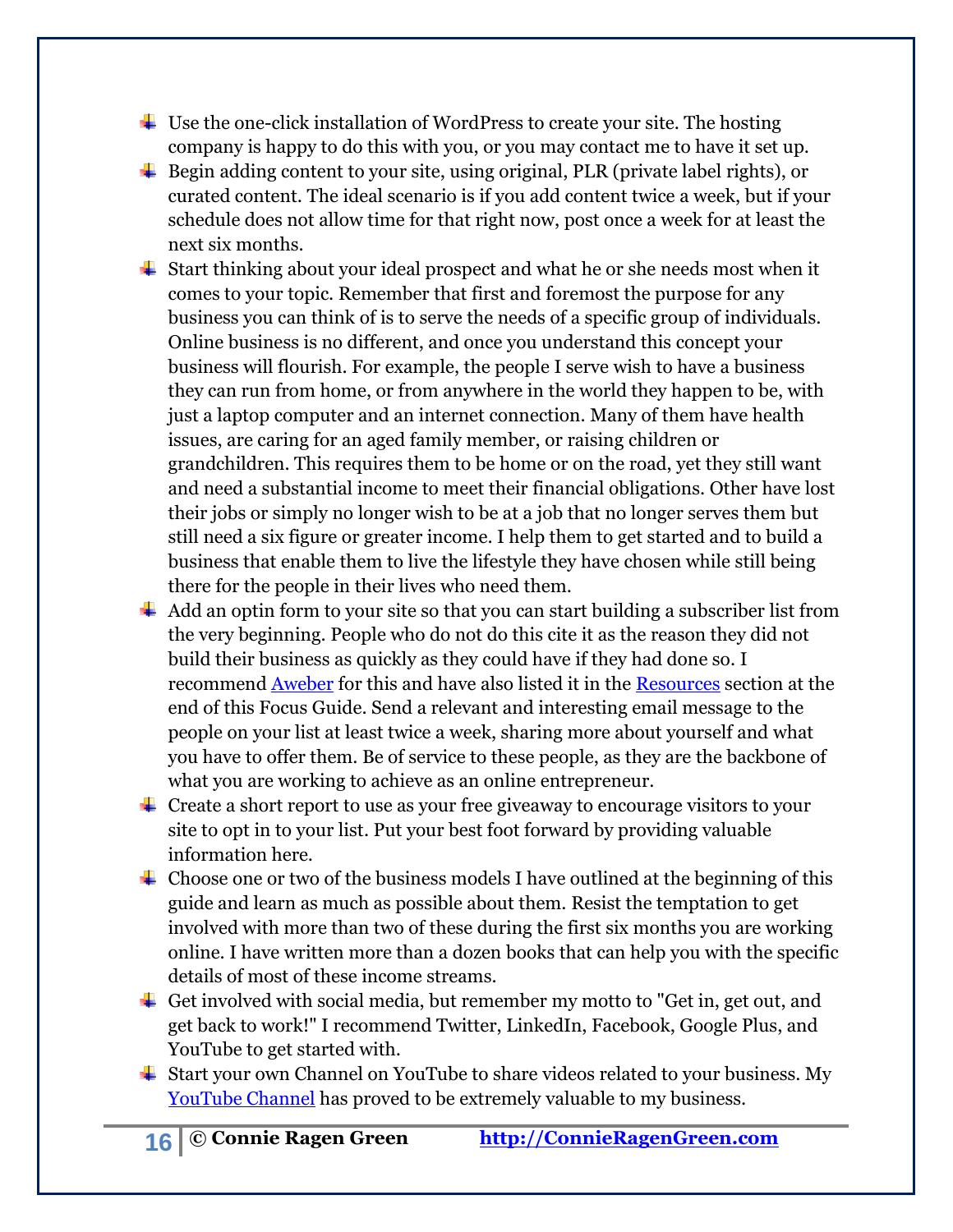- $\ddot{\phantom{1}}$  Attend at least two live marketing events each year. This was the single most important factor in helping me to move forward quickly in my business.
- $\ddot{\bullet}$  Know that starting an online business requires the least capital of any type of business you can start. Your time and dedication will pay off handsomely if you jump in and get started.
- **↓** Take action daily!

I certainly hope these steps and this Focus Guide have been helpful to you. Please connect with me personally to let me know where you are now, what you are working on, and how I may be a part of your success story.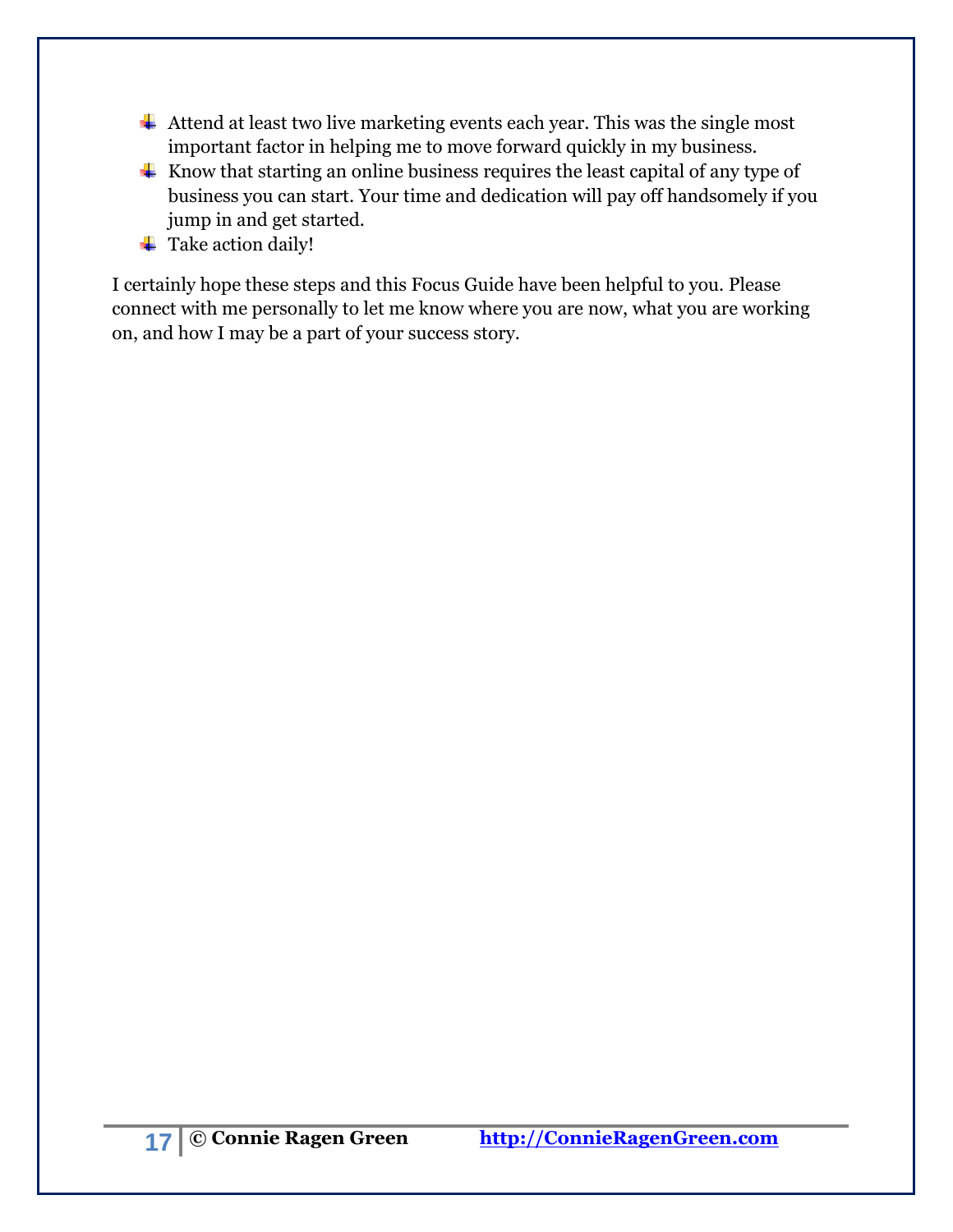# **Summary/Conclusion**

<span id="page-17-0"></span>As you can see, creating a profitable online business based on the eight streams of income I have presented here is definitely something that you can learn to do if it is of interest to you and fits in with your dreams and goals. Even if some of what I have shared here seems challenging or difficult, knowing that everything about business is a learnable skill should make you feel better. I learned that from thought leader Brian Tracy in 2005 and immediately I knew that anything was possible if I kept learning and taking action.

Choose just one or two of the eight streams and begin to implement what I have taught here. If you're not sure, start with the affiliate marketing model and learn as much as possible by choosing a niche, setting up a site, and recommending two or three relevant products that you have used and benefitted from personally. We are always our best case studies, and this is so true when it comes to being an affiliate. Also, consider becoming my affiliate it that makes sense for you. My affiliate program is at [http://AffiliateLinksandTools.com.](http://affiliatelinksandtools.com/)

Also, I would love to hear from you. Connect with me through social media or by simply hitting "reply" to any of my emails. They all come directly to me and I will be able to answer you within a day or two at the most. And please do consider attending one of my upcoming live events, retreats, or workshops. I host them in southern California at different venues throughout the year.

Your success is my greatest reward. Online entrepreneurship is a true gift and a blessing to me and to everyone I know who is building an online business.

To Your Massive Online Success!

# **Connie Ragen Green**

Connect with me on Twitter at<https://twitter.com/ConnieGreen>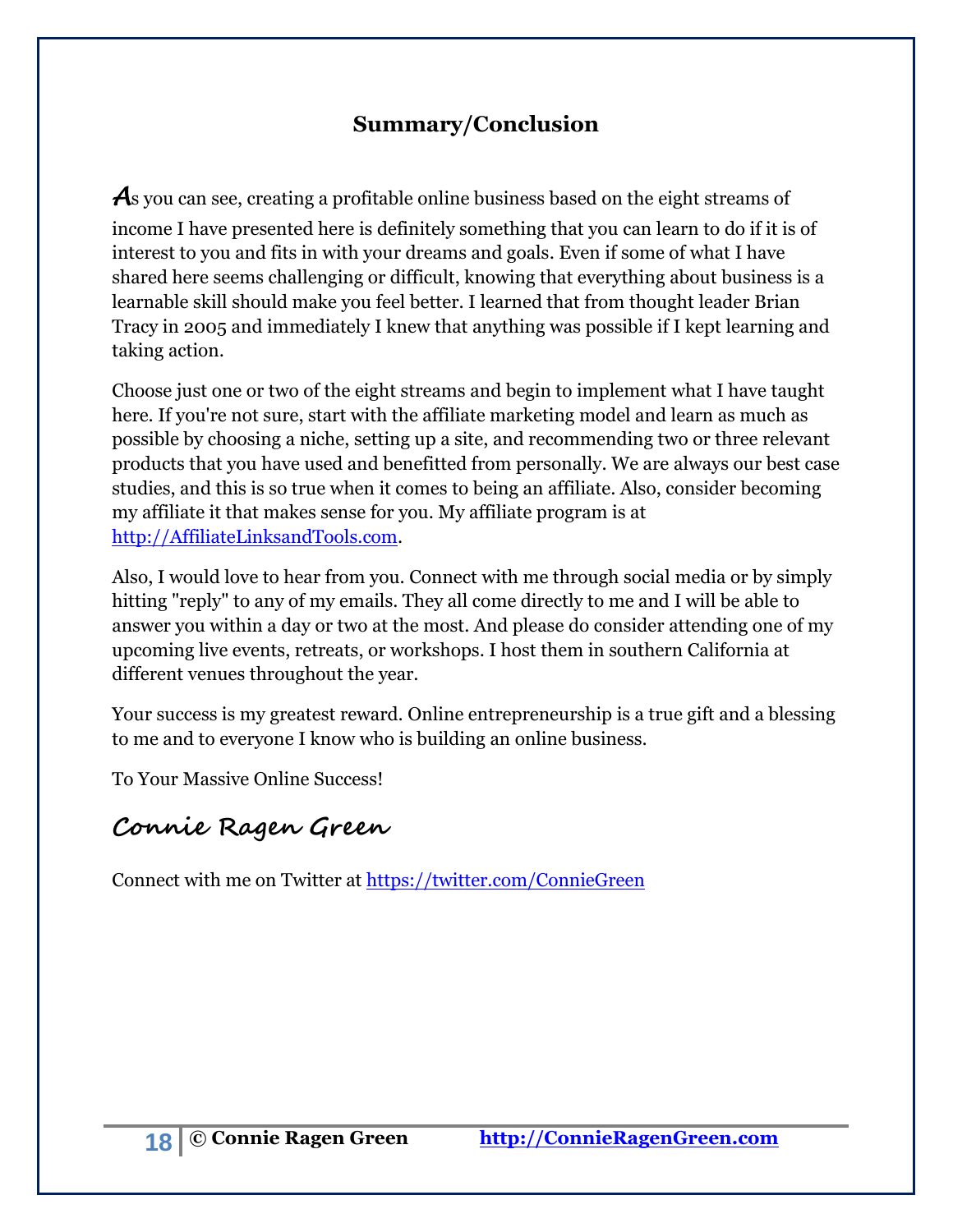#### **Resources**

<span id="page-18-0"></span>My [Online Marketing Incubator Mentoring program](http://theonlinemarketingincubator.com/) is at:

[\(http://TheOnlineMarketingIncubator.com\)](http://theonlinemarketingincubator.com/) - Work with me personally, as well as with my current students and mentees. These programs include the opportunity to speak and present at one of my live events, as well as an invitation to be a part of one of the Retreats I host several times a year in Santa Barbara, California.

Hosting: [http://ConnieLoves.me/A2Hosting](http://connieloves.me/A2Hosting) - easy to navigate, c-panel hosting for everything you need to set up technically for your online business at a fair price.

Autoresponder service - [http://ConnieLoves.me/Aweber](http://connieloves.me/Aweber) - the most popular and easy to use system for staying connected to your subscribers at a fair price.

Membership Site Plugin - I have this installed on more than forty of my sites and I know the creators personally, as I was in a Mastermind with them for several years while they were creating and perfecting Wishlist Member - [http://ConnieLoves.me/Wishlist](http://connieloves.me/Wishlist)

How to Market for Small Business [\(http://HowtoMarketforSmallBusiness.com\)](http://howtomarketforsmallbusiness.com/) - a training course I teach and present along with small business and offline marketing expert Ron Tester, this is an excellent way to start earning income quickly while honing your skills as an online marketer.

My "Really Simple" series of online training courses continue to be one of the best investments you will make into your business. Email me for a twenty-five percent discount coupon for the course that best suits your needs.

Subscribe at no charge to my two award winning podcasts on iTunes. Details at: [http://PodcastShowNotes.com](http://podcastshownotes.com/) or check them out individually at:

Online Marketing Interview Series - [http://itunes.apple.com/us/podcast//id494678649](http://itunes.apple.com/us/podcast/id494678649)

Online Marketing Tips - [http://itunes.apple.com/us/podcast//id591740909](http://itunes.apple.com/us/podcast/id591740909)

Trainings I recommend for learning how to get started right away with selling physical products on Amazon and other e-commerce sites are from two people I continue to learn from personally:

Jessica Larrew runs her Amazon business from home with the help of her husband and young son - [http://ConnieLoves.me/SellingFamily](http://connieloves.me/SellingFamily)

Jim Cockrum has been selling physical products and teaching others how to do it for over ten years now, longer than anyone else teaching this business model [http://ConnieLoves.me/PAC](http://connieloves.me/PAC)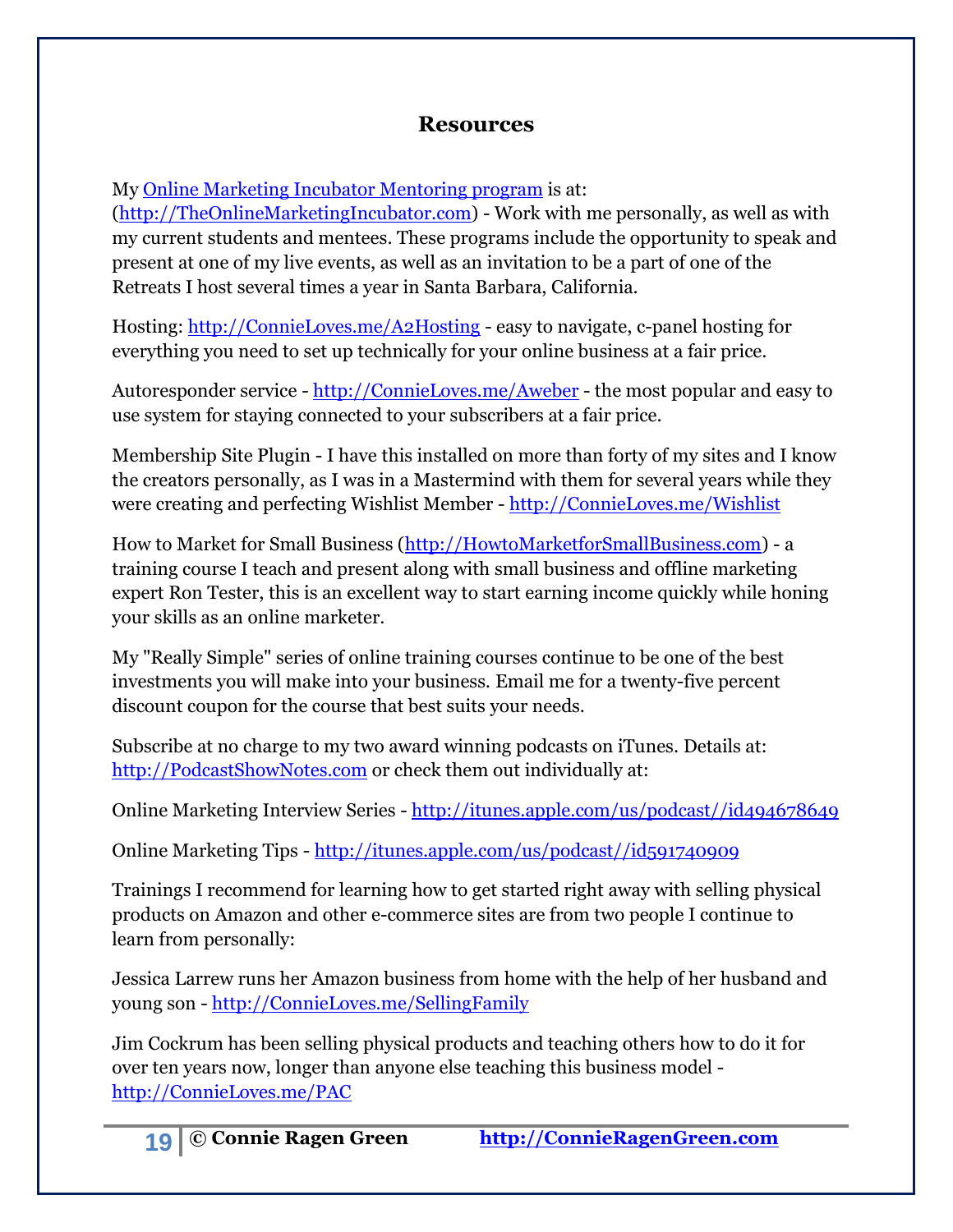Visit my two main blogs to see what else I am up to at any given time. They're at:

[http://HugeProfitsTinyList.com](http://hugeprofitstinylist.com/)

and

[http://ConnieRagenGreen.com](http://connieragengreen.com/)

Listen to my most recent audio training at:

[http://AskConnieAnything.com](http://askconnieanything.com/)

My [books on entrepreneurship and more](http://connieragengreenbooks.com/) are at: [http://ConnieRagenGreenBooks.com](http://connieragengreenbooks.com/) check out my most recent titles to see which is best for your goals.



Affiliate Disclaimer: Many of my recommendations are provided through an affiliate link. This means that I personally use each product, course, or training I recommend and that it has received my "Green Seal of Approval". At no time will you ever pay more, and many times I have negotiated a special pricing so that you receive additional benefits through my link at no additional cost.